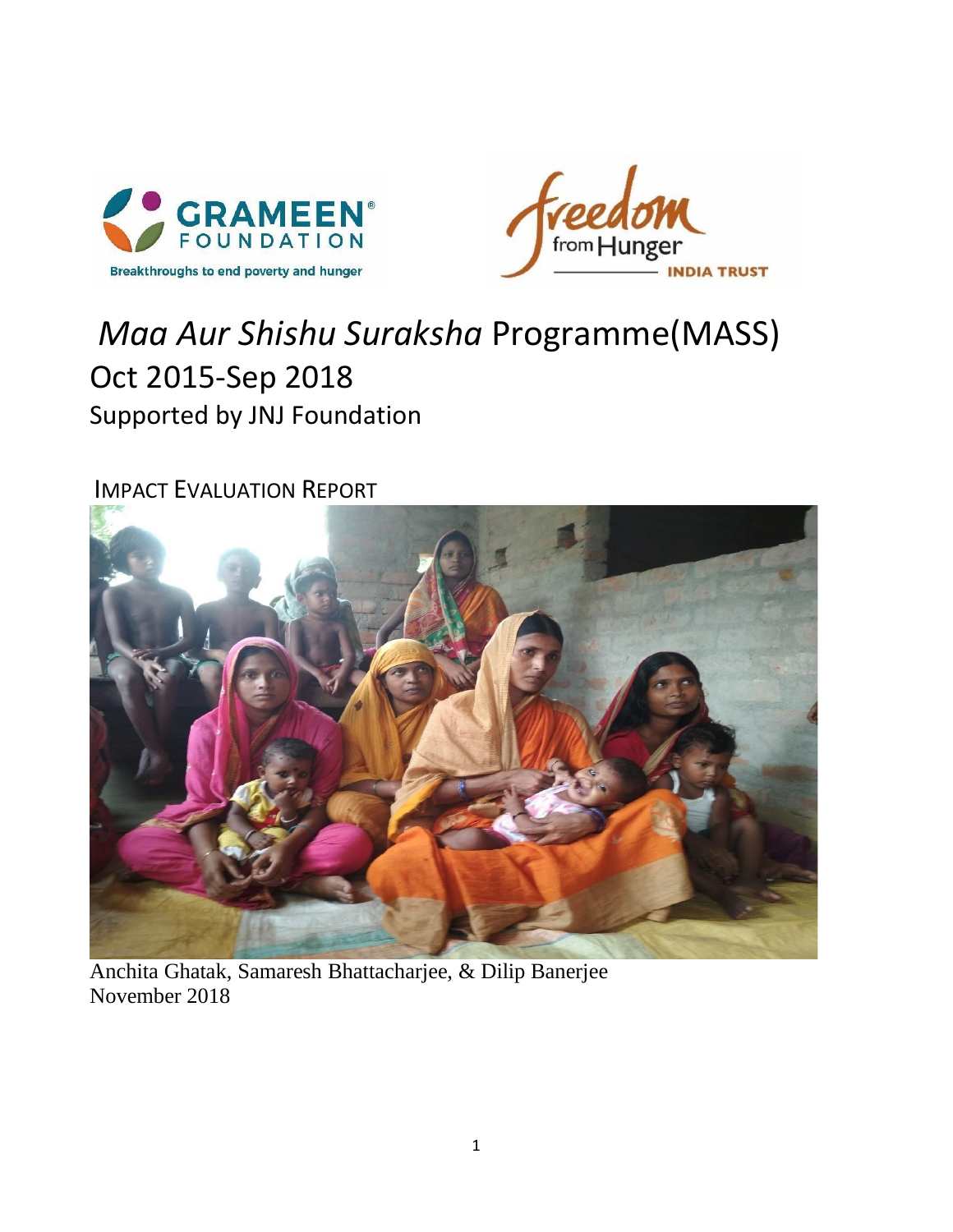#### **ABREVIATIONS**

- ADS Aikatan Development Society
- ANM Auxillary Nurse Midwife
- AWC Anganwadi Centre
- AWW-Anganwadi Worker
- BPHC Block Primary Health Centre
- FFHIT- Freedom from Hunger India Trust
- ICDS-Integrated Child Development Services Scheme
- IFA-Iron Folic Acid
- MCH-Maternal and Child Health
- MFI-Micro Finance Institution
- NHM- National Health Mission
- SC Sub Centre
- SDG-Sustainable Development Goal
- SHG- Self Help Group
- SHPI- Self Help Promoting Institution
- SS-Swasthya Sahayika
- VHSND Village Health Sanitation and Nutrition Day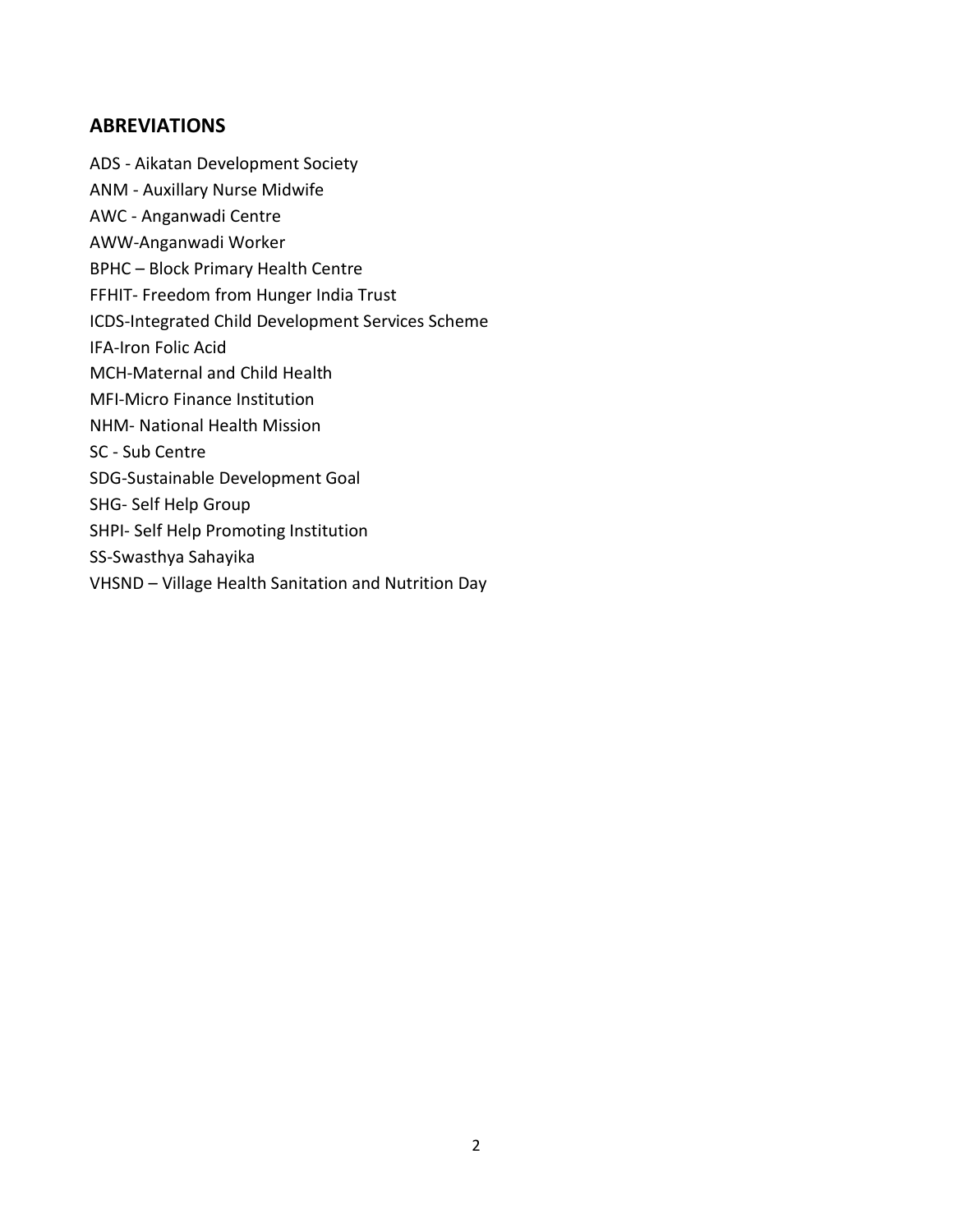# **Acknowledgement**

Working on this Impact Assessment Study was an affirming experience. We would like to thank all the people in Pakur, Bankura, Purba Bardhaman and Murshidabad – villagers, SHG members, community volunteers, panchayat members, government workers and volunteers who spoke to us and answered our questions during the study. Our thanks go out to Dr Uttam Ghosh and his colleagues at Bandhan Konnagar and Mr Sudhir Datta and his colleagues at Aikyatan Development Society (ADS) for excellent arrangements, providing information and documentation, answering our questions and generously giving all manner of support. We thank Ms Saraswathi Gopala Rao and her colleagues in Freedom from Hunger India Trust (FFHIT) in Delhi and Kolkata for their support with queries and support in many different ways. We wish the MASS programme and everyone connected with it the very best.

Samaresh Bhattacharjee Dilip Banerjee Anchita Ghatak

November, 2018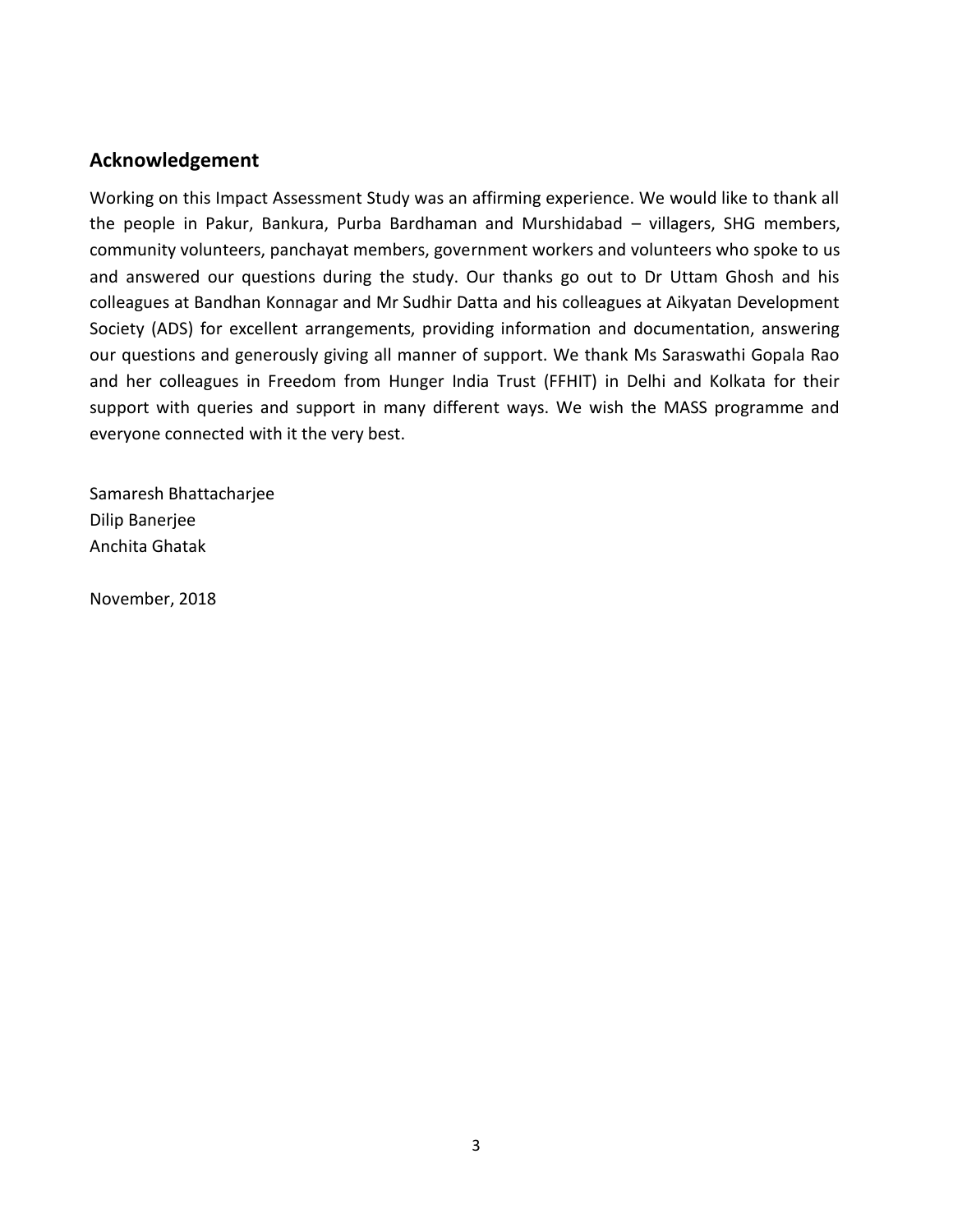# **Introduction**

This is a report of an impact assessment of the Maa Aur Shishu Swasthya (MASS) Programme of Freedom from Hunger India Trust (FFHIT) implemented by **Bandhan-Konnagar and Aikyatan Development Society**.

MASS Programme of Freedom from Hunger India Trust (FFHIT) began on October 1, 2015 with support from Freedom from Hunger (now integrated with Grameen Foundation, USA) and Johnson & Johnson Foundation. Freedom from Hunger India Trust works in partnership with **Bandhan-Konnagar and Aikyatan Development Society (ADS**) on maternal and child health (MCH) interventions through integrated services. This three year project is related to Sustainable Development Goal (SDG-3) on "Good Health and well-being" that focuses on better health of rural women to ensure enhanced awareness on women's rights and entitlements related to health, easy access and improved service delivery leading to better health of rural women.

The purpose of MASS is to "Improve health awareness, health-seeking behaviours of and availability and financial access to health providers among MFI (Micro Finance Institution) and Self-Help Promoting Institution (SHPI), SHG clients and their families" and targets approximately 1,35,000 families represented in areas of both implementing partners in West Bengal as well as Jharkhand. The objectives of MASS are:

- 1. Improve the health-seeking behaviour of and availability and financial access to health providers among MFI and SHPI (SHG) clients and their families.
- 2. Improve visibility, collaboration, enabling environment for integrated health and financial services.
- 3. Empower Adolescent Girls with appropriate, high-quality health education.

The three organisations involved in MASS, namely, FFHIT, Bandhan and ADS believe that MFI or SHG is an effective platform for protecting the poor from health shocks. These groups more often than not have an all-woman membership and are:

- Disciplined, committed, meet in groups regularly
- Field staff of implementing agencies are in regular touch with MFI/SHG so there is trust
- The membership comprises people of similar socio-economic status and under-served areas
- Committed financial services motivate health protection of the poor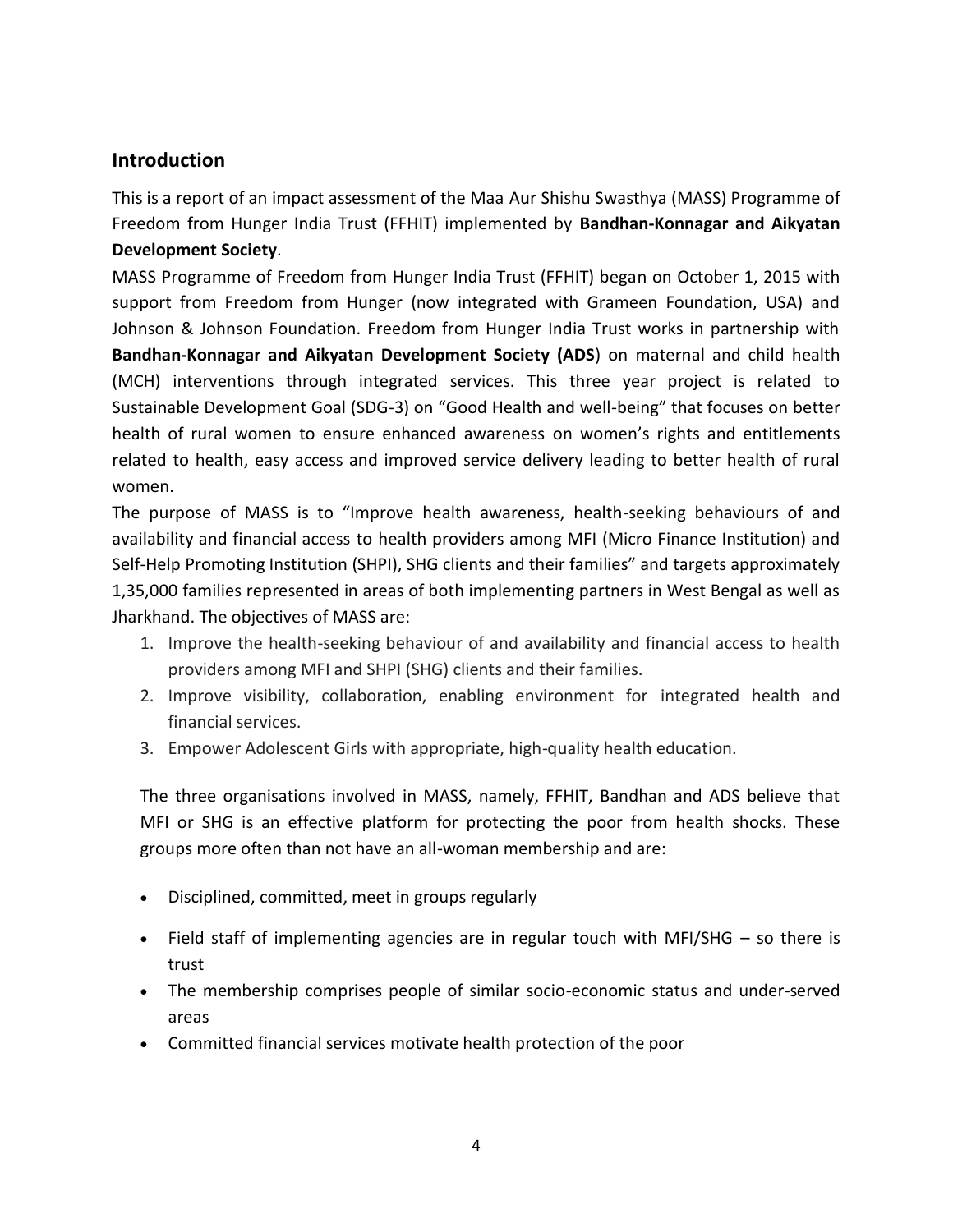After 3 years of intervention, FFHIT wanted to assess the impact of the project on behaviour change and health status of the target community (predominantly pregnant women and lactating mothers with children below 2 years of age, representatives of SHGs and adolescent girls). The objectives of the impact assessment were:

- To assess the change in knowledge, attitude and practice of the community (preferably pregnant women, lactating mothers with children below 2 years and adolescent girls) relating to health, health savings and linkages interventions.
- To document the evidence of positive changes (if any) in the target community.
- To identify the challenges and factors influencing the effectiveness of the health interventions, leading to recommendation for future initiatives.

# **Methodology and process of the impact assessment**

The Impact Assessment was conducted by a team of three external consultants. The exercise involved the following:

- 1. Review of relevant documents provided by implementing organisations. The documents include a) sanctioned project proposal b) results of baseline study c) reports – annual/six monthly/ quarterly d) map of project area e) case studies / stories of good practice /success stories f) documents and records of field meetings, monitoring visits and reviews g) IEC materials used/ produced
- 2. Preparation and selection of data collection tools. Guidelines were prepared for FGDs with a) women who had children up to the age of 6 months b) women who had children between the ages of 7 months to 23 months c) government service providers like Anganwadi workers, ASHA, ANM. Nutrition status of 6 to 23 month old children were assessed using the mid arm circumference tape. A questionnaire was used to ask feeding history like breast feeding within one hour of birth, exclusive breast feeding and weaning. The government MCP card brought by women helped to determine the age and immunisation status of the child, while FGD guidelines were used for discussions with mothers, adolescent girls, service providers (ICDS & health), and GP members. The Consultants were also able to observe one immunisation camp in Bankura conducted by the Department of Health, Government of West Bengal.
- 3. Field work a) Meeting with relevant functionaries of partner organisations b) FGDs with SHG members including pregnant and lactating women , FGDs with adolescent girls, FGDs with service providers of government programmes (ANMs, AWWs, ASHAs) c) meetings GP Head, relevant panchayat members and VHSNC d) assessing nutritional status of selected children under 2 years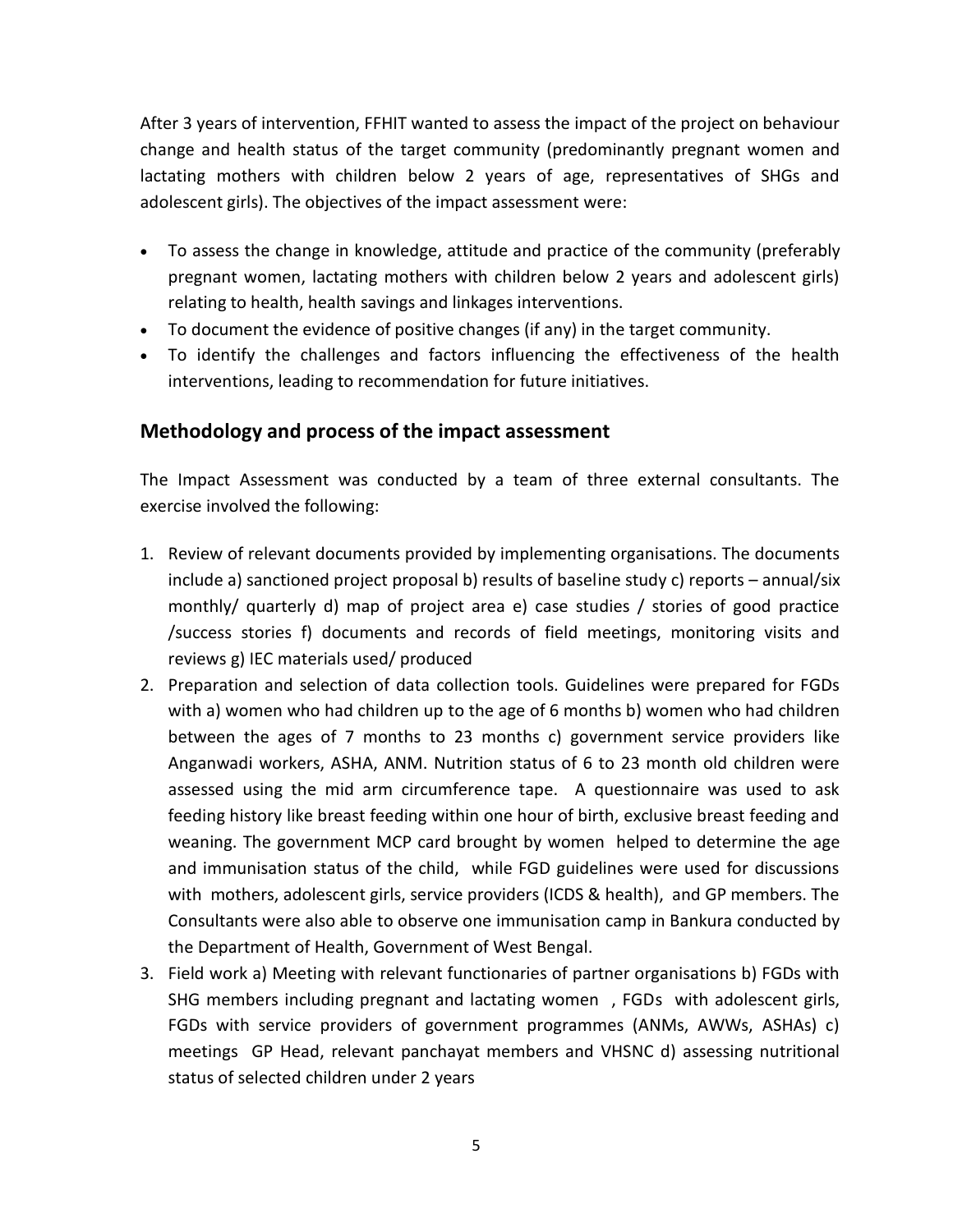Meetings were held with the team of consultants, FFHIT representatives and representatives of Bandhan and ADS to discuss the MASS programme and plan the field visits. It was agreed that visits would be conducted in two GPs of each district, one close to the local office of the NGO and the other a distant one. The implementing agencies were requested to select the most appropriate GPs for the assessment. The table (Table 1) below shows the coverage of the MASS programme.

| Sl. no         | Implementing<br>agency             | District             | <b>Block</b>                                                | <b>Total GPs in</b><br><b>Block</b> | No of<br>GPs in<br><b>MASS</b> | No of<br>villages<br>in MASS | No of<br><b>GPs</b><br>visited<br>for<br>assess<br>ment |
|----------------|------------------------------------|----------------------|-------------------------------------------------------------|-------------------------------------|--------------------------------|------------------------------|---------------------------------------------------------|
| 1.             | Bandhan                            | Pakur<br>(Jharkhand) | Pakur<br>Maheshpur                                          | 69                                  | 10                             | 35                           | $\overline{2}$                                          |
| $\overline{2}$ |                                    | Bankura(WB)          | Onda, Kotulpur,<br>Chhatna,<br>Gangajalghati,<br>Patrasayer | 57                                  | 5                              | 109                          | $\overline{2}$                                          |
| 3              |                                    | Murshidabad(<br>WB)  | Nabagram,<br>Burwan,<br>Khargram                            | 35                                  | 5                              | 62                           | $\overline{2}$                                          |
| $\overline{4}$ |                                    | 24 Pgs (N)<br>(WB)   | Deganga                                                     | 13                                  | $\overline{2}$                 | 25                           | $\mathbf 0$                                             |
| 5              | Aikyatan<br>Development<br>Society | Purba<br>Bardhaman   | Ausgram-I                                                   | $\overline{7}$                      | $\overline{7}$                 | 85                           | $\mathbf{1}$                                            |
| 6              | Aikyatan<br>Development<br>Society | Purba<br>Bardhaman   | Ausgram $-$ II                                              | $\overline{7}$                      | $\overline{7}$                 | 153                          | 1                                                       |

# **Limitations of the study:**

- 1. The field visits were conducted over a period of 8 days across 4 districts.
- 2. It was not possible to transport children and women across long distances.
- 3. This study has relied primarily on qualitative methods like focus group discussions (FGD) regarding knowledge, attitude and behaviour.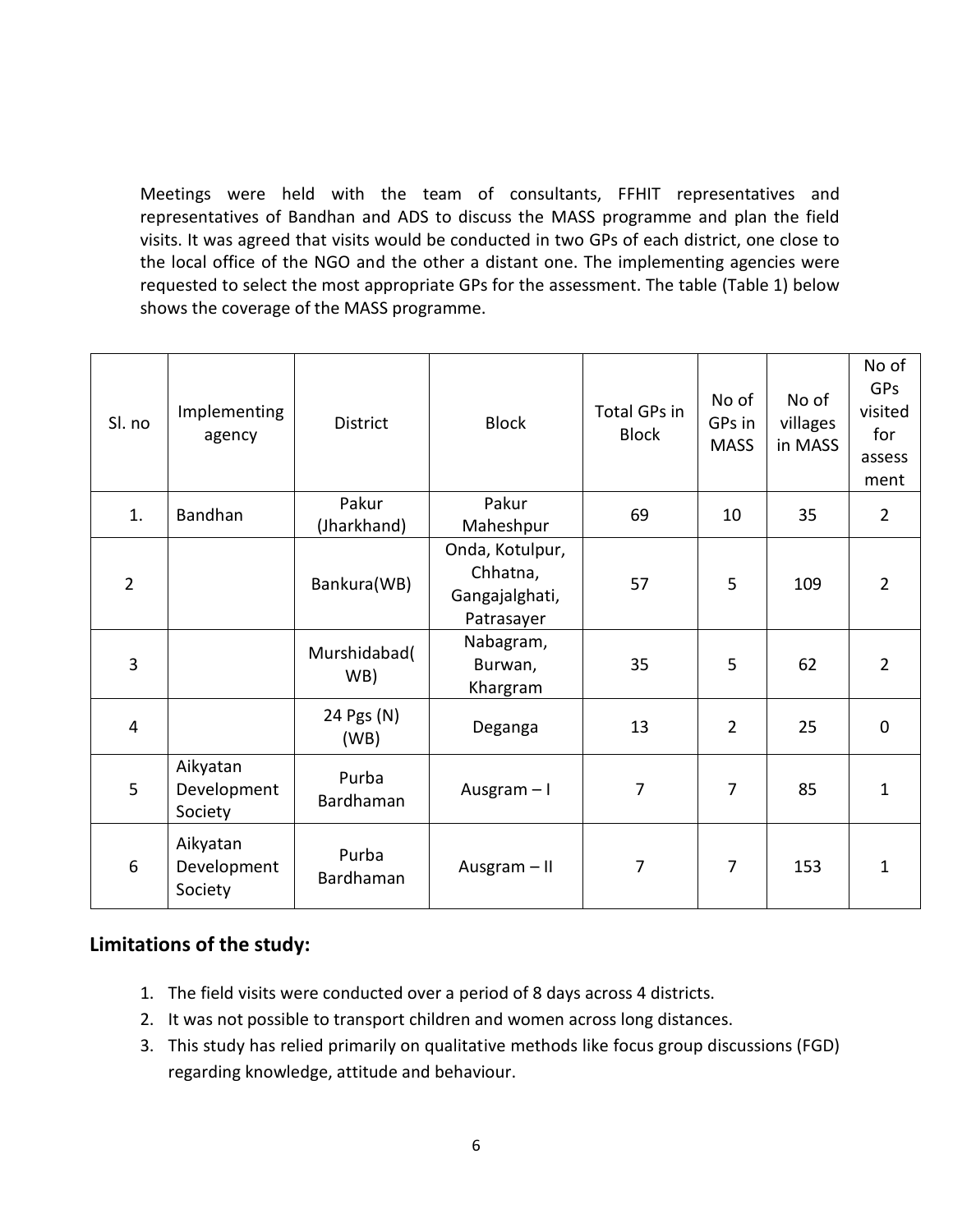4. The consultants were able to assess the present level of knowledge in the community. Any comments made about increase are based on anecdotes narrated to us in the field. There was no baseline available for us to compare with.

#### **Bandhan-Konnagar and Aikyatan Development Society: the implementing organisations**

Bandhan was set up in the year 2001 to meet the goals of poverty alleviation and women's empowerment. Bandhan-Konnagar is actively engaged in the field of education, health, livelihood promotion, enterprise development, employment generation, renewable energy and others. It runs several development programmes to bring about holistic transformation in underprivileged communities. The organisation expands its scope of services to minimise areas of 'income leakage' in poor families. Bandhan-Konnagar initiated non- financial development programmes from 2006 and began working on health issues from 2007. It has covered 75,175 families through the MASS programme. Most Bandhan programmes are implemented through its SHGs.

Bandhan is well known for its financial services and has a very large geographical outreach. It also has experience in both the financial and health sector. Therefore, it is expected that in the MASS programme, Bandhan will show impact at scale and will sustain and build on the gains and learnings.

Bandhan implements the MASS project through 17 branch offices. Each health branch office is staffed by three Health Community Organisers (HCO), The senior most HCO is in charge of the health branch. One Area Coordinator supervises the work of 5 health branches. Each HCO trains and supports 8-10 community health volunteers, women who are the 'face' of the MASS programme.

Aikyatan Development Society was formed in 1999 as a consequence of the zeal and dedication of fourteen young men to make a change in the lives of poor people. It works mainly in Bardhaman district covering 31 blocks. It also works in Birbhum and Bankura. The MASS programme is being carried out in Bardhaman. ADS has covered 35,182 families through the MASS programme.

ADS, like Bandhan, also has long experience in working on health and other issues through SHGs. They work very closely with their local communities and also have strong links with government departments and panchayat.

The broad strategies adopted by both the organisations include:

Health education for women and communities through community platforms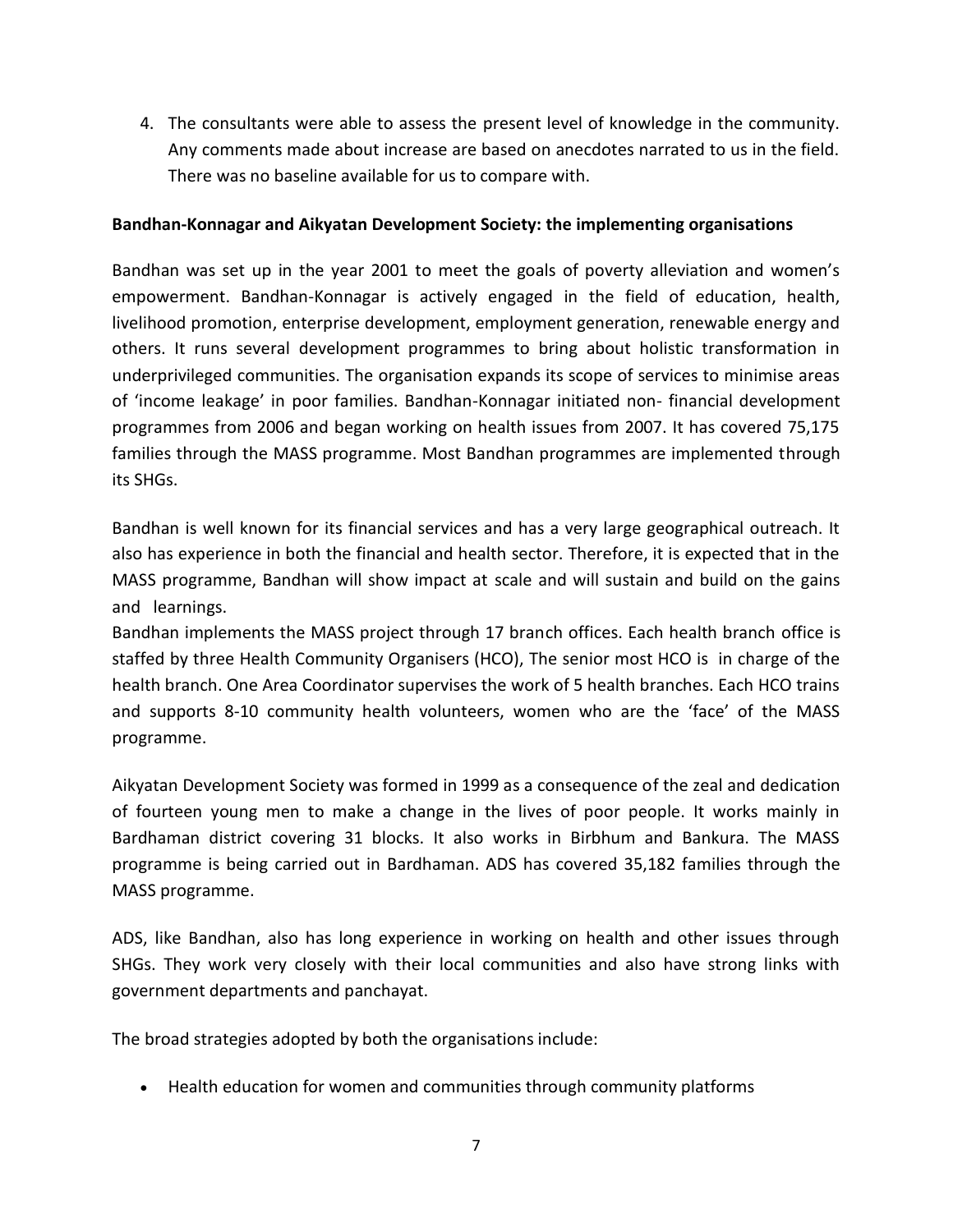- Linking pregnant women and lactating mothers with available government health services
- Initiating a programme on reproductive and sexual health for adolescent girls

The activities carried out by Bandhan and ADS are:

- Health education for the referral community, focusing MCH
- Awareness on menstrual hygiene for adolescent girls
- Follow up for immunisation of children
- Home visits, meetings with pregnant and lactating women

Community meetings with women, especially pregnant and lactating women

- Linkages with field level workers of government programmes, namely, ANMs, SAHIYAs/ASHAs and AWWs
- Assisting service providers in organising regular health and immunisation camps, Outreach camps and special drives/events
- Promoting Institutional deliveries
- Training of staff, volunteers and others

By and large, for the MASS programme, Bandhan and ADS have similar activities. Both the organisations work closely with SHGs that they have promoted in the field. There are some features that they don't have in common, though. Bandhan has a cadre of community health volunteers called Swasthya Sahayika (SS). They are responsible for organising Health Forums, which are conducted by staff of Bandhan. ADS has introduced 'health savings' in its SHGs.

### *Health Savings (ADS)*

ADS has introduced 'health savings' for SHG members from 2017. FFHIT conducted a training programme for ADS staff on health savings. Group members contribute Rs. 10 per month for health savings. Some groups also pay Rs 20. The purpose of the 'health savings' are to enable group members to have easy access to money for health emergencies. SHG members can take loans at any time of the day or night in case of health emergencies. They return their principal in instalments and pay an interest of Rs 2 per Rs100 per month.

Unlike the 'regular' savings of the SHG which are kept in the bank, the health savings remain with the group so that they are able to access the money at any time. This money is kept in a tiny trunk with two locks and two of the office bearers of the group have a lock each.

### *Swasthya Sahayika (SS)*

Bandhan has developed a cadre of health volunteers from the community, who are called Swasthya Sahayika (SS). The SS are the 'face, hands and feet' of the programme in the field.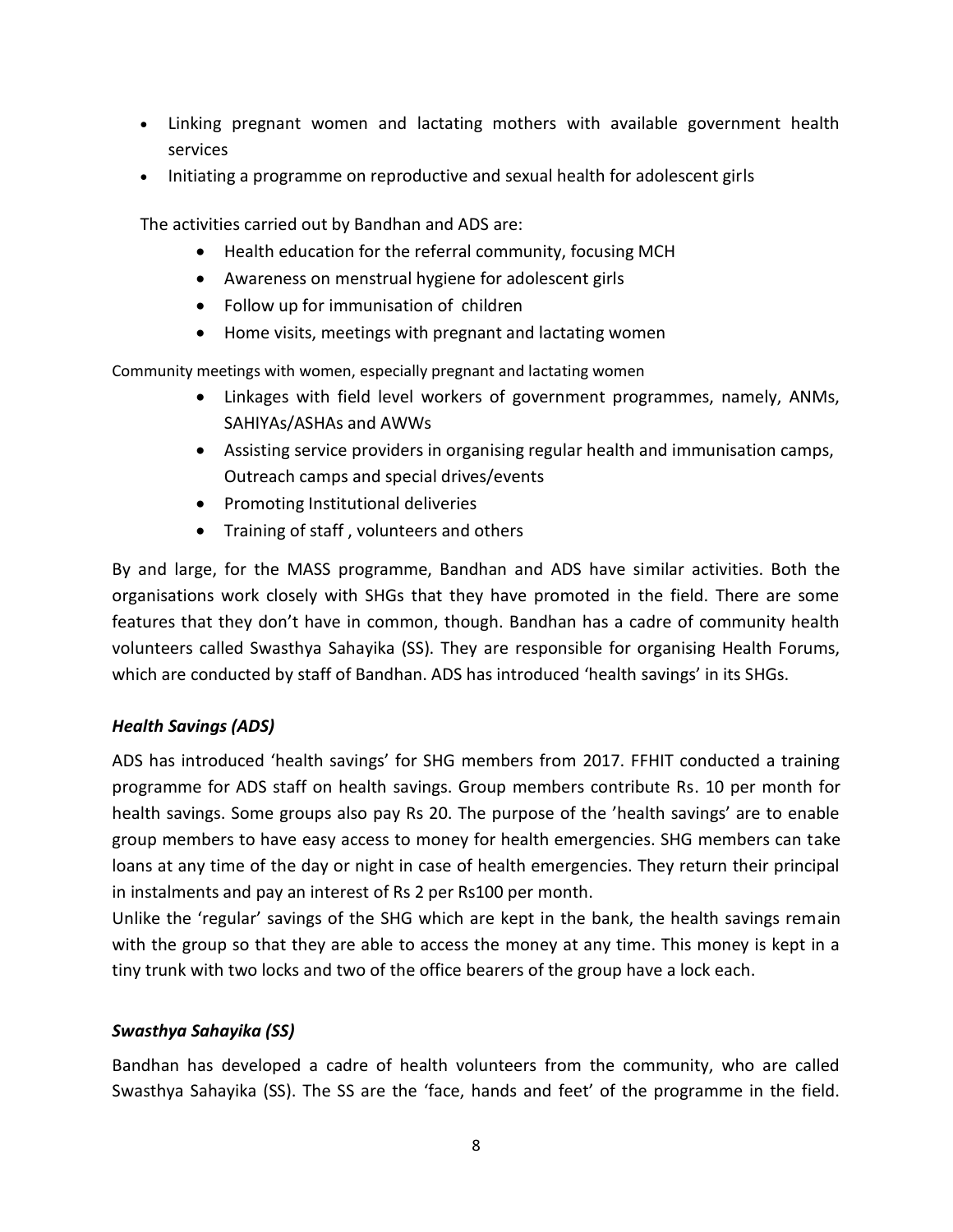Teams of SS are developed by each health branch. Each HCO works closely with 9 to 10 SS to cover 4 to 5 villages. The SS are women who live in the panchayat area where they work and have some formal education, usually not less than Class VIII. Most SS are recruited from members of Bandhan SHG.

The SS were developed with Bandhan's exit strategy in mind. Bandhan is actively present in the community for 3 years. After that its health branch is withdrawn and support to the community is provided by the SS. Bandhan HCOs continue to support the SS through a refresher meeting every three months.

#### **Role of FFHIT in MASS**

FFHIT worked with Bandhan and ADS to a) support health education b) work with PRIs to enable greater co-ordination amongst service providers c) limited financial support.

FFHIT provided financial assistance to Bandhan for developing IEC materials, development and capacity building of staff. In addition to financial support for IEC and training to ADS, FFHIT has also provided fund to cover 30% of the project staff salary as well as their cost for field travel.

FFHIT has also linked Bandhan and ADS with The Community of Practice for Health and Microfinance (COPHAM) in India, an experiment to bring together stakeholders in the health and microfinance sectors to promote universal healthcare coverage.

### **Situation analysis and indicators**

For their situation analysis, Bandhan and ADS compiled data on various MCH services available and accessed by pregnant women and women with children up to the age of 2 years. The MASS programme is geared to fulfilling the Sustainable Development Goal 3(SDG 3) of Good Health and Well-being and is based on the idea that the 1,000 days between pregnancy and a child's second birthday are a critical time for positive impact on a child's cognitive and physical development.

Based on the situation analysis, these are the indicators for the MASS programme:

- pregnant women **receive complete ante-natal care** (This includes attending 3 ANC visits during pregnancy and completed TT injections and consumed at least 100 IFA tablets)
- babies **delivered in a formal health centre or a hospital**
- women make **birth plan during pregnancy** (This includes, savings to cover any pregnancy related health or emergency cost, fixed her transport arrangement as well as where to get delivered)
- women **aware of the common danger signs during pregnancy and delivery** (This includes, bleeding, convulsion, hypertension and high fever)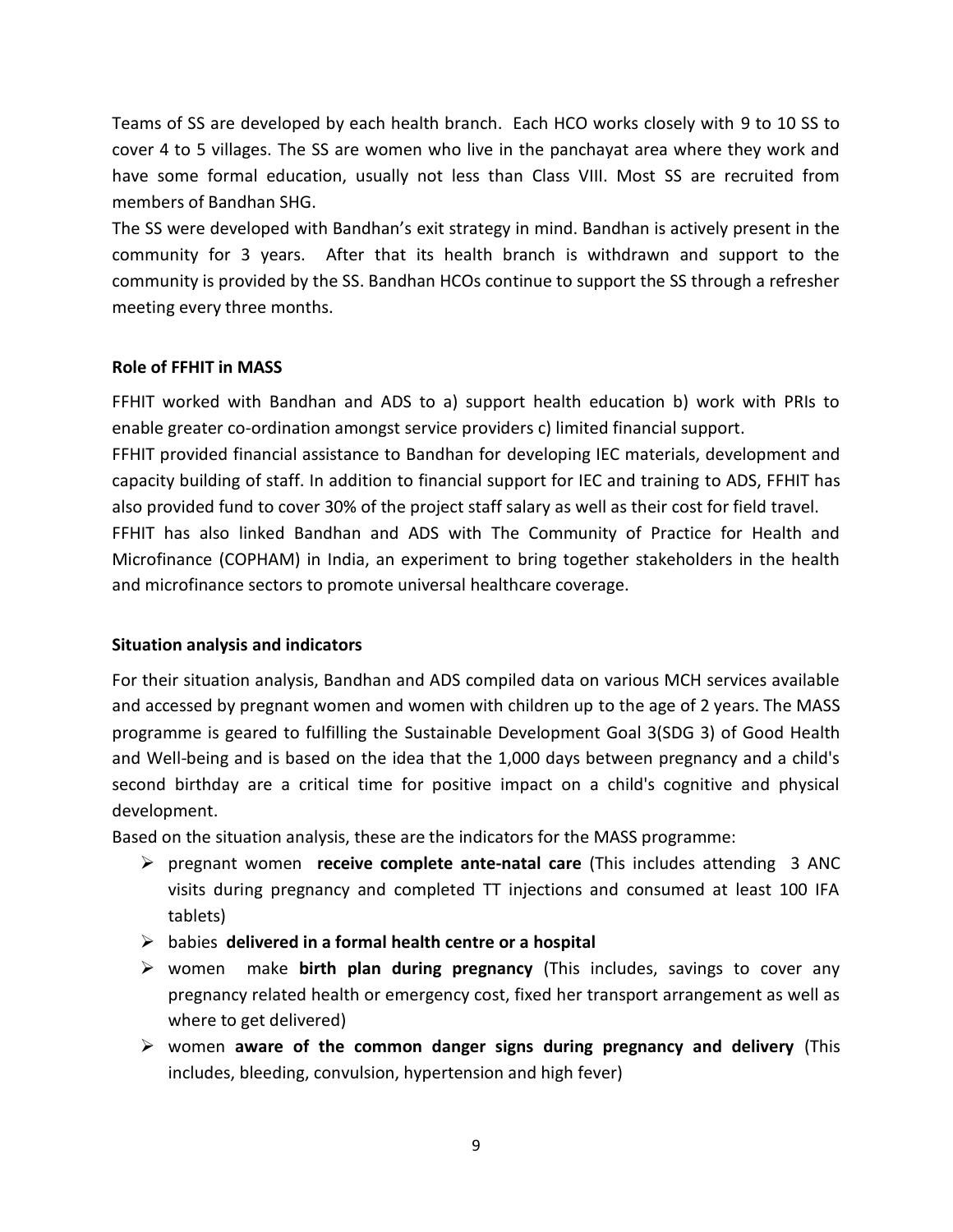- babies born **with normal birth weight** (Normal birth weight is considered between 2.5 kg and 3.5 kg)
- **exclusive breast feeding up to the first 6 months of the child's life is established as a norm**
- **complementary feeding from 7th month of the child's life**
- women include **iron rich food in their daily diet to prevent anaemia**
- children between 12 to 23 months of age **receive complete immunisation** (this include measles vaccine and  $1<sup>st</sup>$  dose of Vitamin A).
- **adolescent girls** use **sanitary cloths or sanitary pad** during menstruation after attending health sessions (applicable for Bandhan only)
- SHG members **take loans from their Health Savings to cover any medical expenses related to pregnancy and child birth**
- women and adolescent girls **attend sessions of anaemia, MCH and menstrual hygiene education**
- **women, especially those who are pregnant, lactating and/or have children under 2 years, attend sessions on anaemia and MCH health education**
- SHGs **adopt health savings in addition to their regular savings mechanism**

MASS aims to develop an enabling environment in its operational area. It expects that as a consequence of the programme:

- FLWs(Front Line workers) of government will attend health education sessions conducted by Bandhan or ADS field staff
- VHND provides all the basic services like urine test for confirm pregnancy, recording of weight, antenatal checkup, immunisation against tetanus. IFA and Calcium supplies, abdominal examinations during pregnancy, counseling on nutrition and rest during pregnancy, danger signs, institutional delivery and breast feeding. Children will be provided all vaccines, Vitamin A and deworming tablets, weighing and counseling on nutrition.
- FLWs of government visit resistant homes of MASS beneficiaries jointly with Bandhan and ADS field staff
- **•** Panchayats will conduct 4<sup>th</sup> Saturday convergence meetings on health and nutrition *issues and have minutes of the meeting available.*

The situation analysis focuses on the use and accessibility of health services. Based on this analysis, Bandhan and ADS developed indicators that would enable them to monitor the reach of MCH services. The programme indicators also make it clear that efforts to increase health awareness amongst the community, especially, pregnant women and those with young children, and influence practice, are important components of the programme. Bandhan and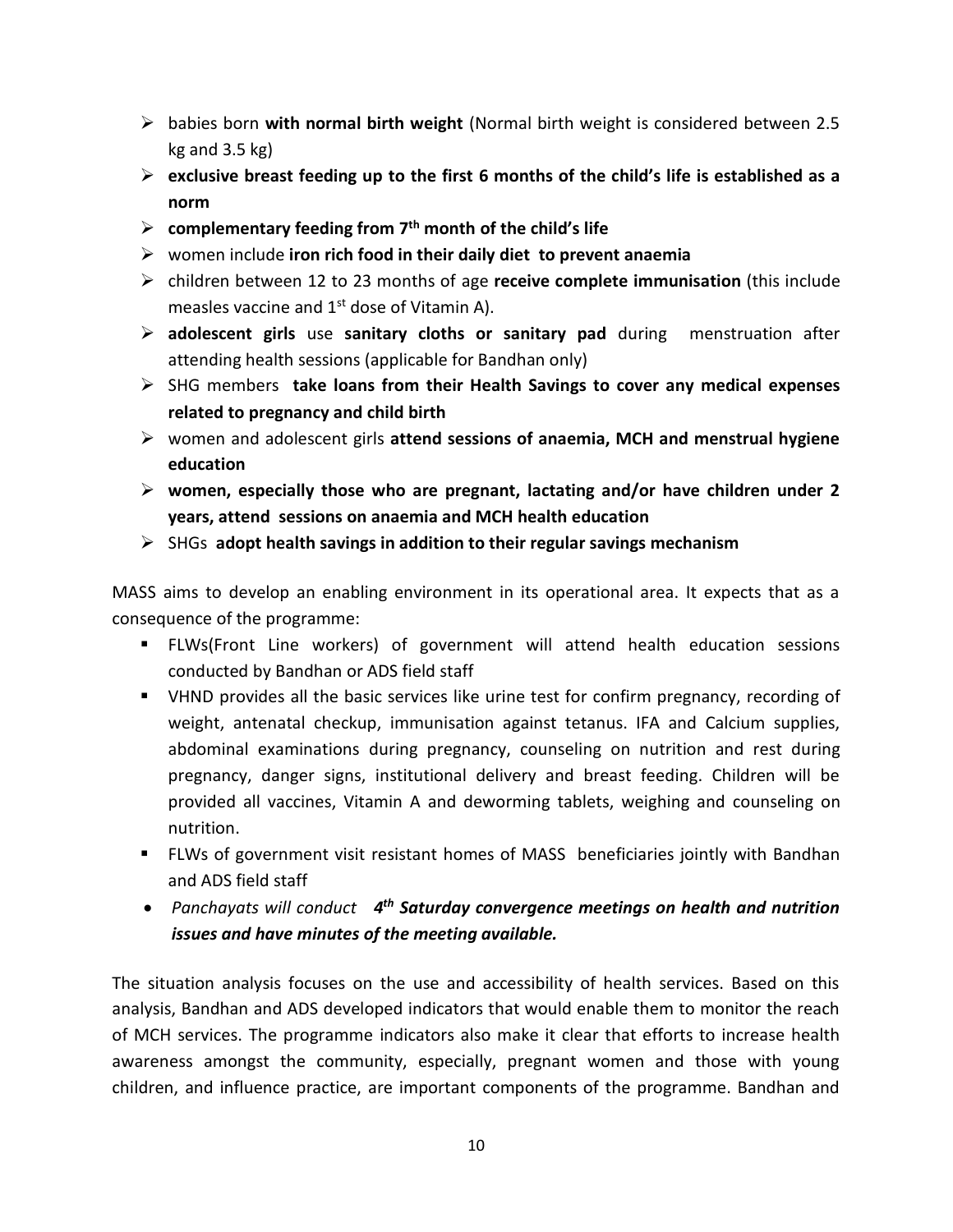ADS are also directing effort to develop linkages between field level workers of government programmes like NHM and ICDS and the communities where they work. They also work to promote interactions between the panchayat and the people, and enable people to make the panchayats work for them.

## **Achievements of the programme**

A total of 1,10,357 households have been covered in the programme - 75,175 through Bandhan and 35,182 through ADS. Most pregnant women are accessing ANC services provided by the government and opting for childbirth in health centres or hospitals. In the Bandhan operational area 84% of pregnant women were registered with ante-natal services and 79% had institutional deliveries. Twelve thousand (12,000) adolescent girls - 4000 through Bandhan and 8000 through ADS received education on menstrual hygiene management, nutrition and diarrhoea.

Our findings from field meetings and discussions also bore out these findings. Here, we have summarised the achievements of the programme. Swasthya Sahayikas and Health Savings have been discussed earlier, and so, we are not talking about them in this section.

#### *Knowledge of antenatal and postnatal care*

Women, and more specifically pregnant women and women with young children(children up to 23 months), are well aware of early registration of pregnancy, immunisation during pregnancy and then for babies, antenatal check-ups, danger signs during pregnancy, proper diet , rest, institutional delivery and post natal care. Institutional delivery is becoming the established norm. The availability of the ambulance from the health centre and the fact that the delivery in the health centre / hospital is free of cost are enabling factors.

All the 56 women we spoke to said all babies, except in the case of Caesarean births, are breastfed within an hour of birth. The women said that their babies are exclusively breastfed for the first six months of their lives and complementary feeding is introduced from the seventh month. Women with their newly born first child were also confident about nutritional needs of their children. They were very clear about the benefits of exclusive breastfeeding.

A questionnaire was administered to mothers whose last child is between the age ranges of 6 months to 23 months to gauge feeding practices. Nutrition status of 6 to 23 month old children were assessed using the mid upper arm circumference (MUAC) tape.

The satisfactory level of health knowledge in the community is a consequence of health education provided by Bandhan, ADS and government programmes. Messages imparted by government programmes are reinforced by SS and staff of Bandhan and staff of ADS. For example, all SHG members that ADS works with have been trained in anaemia and MCH. Of course, knowledge can be swiftly converted to action because government services exist and can be easily accessed. While this is not to say that the government delivers everything that it's supposed to, it is a fact that basic MCH services are more accessible than before.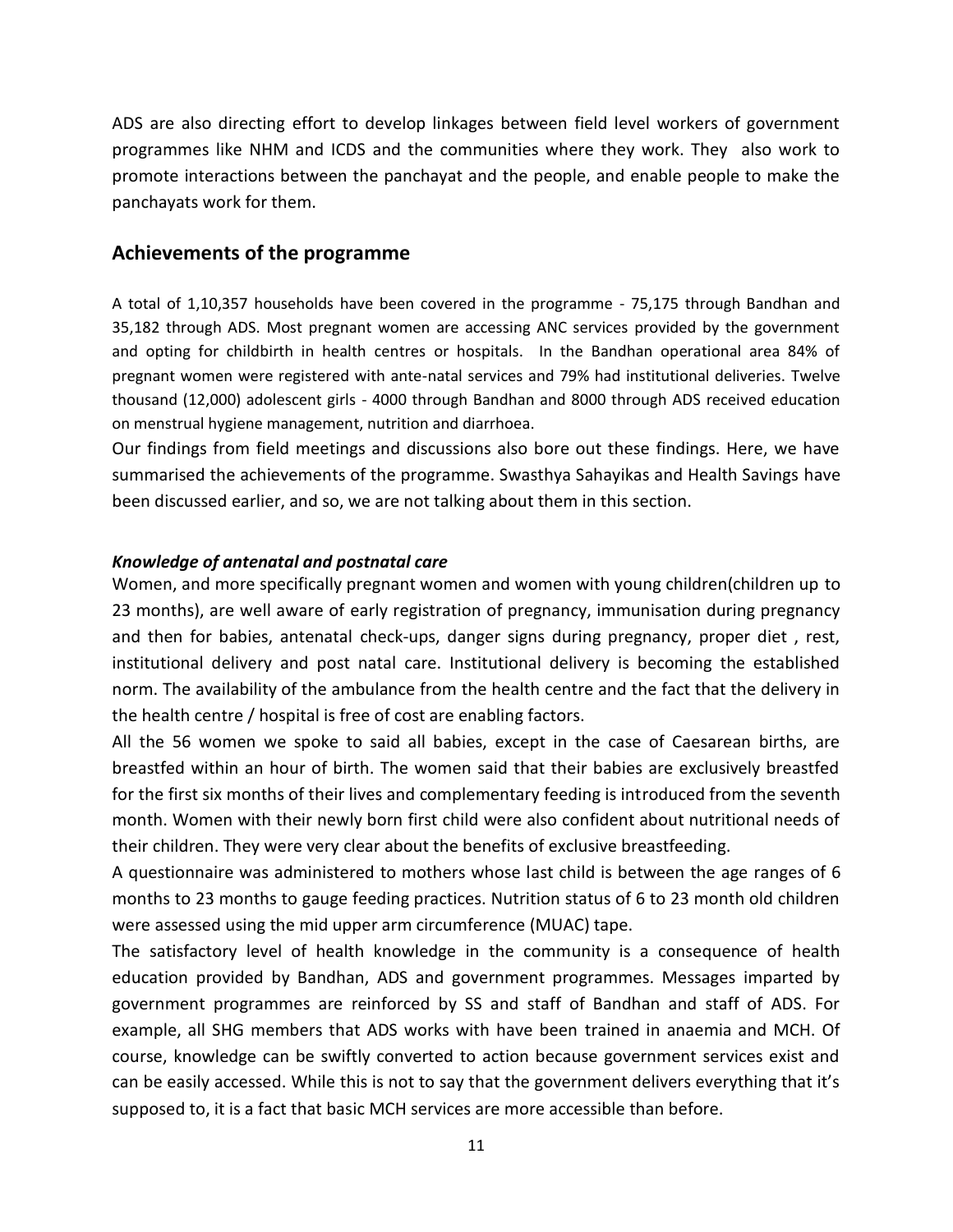#### *Programme with adolescent girls*

Adolescent girls were brought into the purview of the MASS programme from Year 3. The Bandhan intervention with adolescents was conducted by the SS. They had two meetings with in 1 year with adolescent girls – 1 every 6 months. A similar effort has been made by ADS. Since the ADS field workers are all male, the discussion with adolescent girls has been conducted by FLWs from the government. The adolescent girls have been provided knowledge about:

- Basic nutrition and eating a balanced diet
- Menstruation and menstrual hygiene including use of sanitary towels
- Disposal of sanitary towels

Sessions with adolescents were conducted with games and pictorial aids. Bandhan has also conducted programmes in schools on these issues. These have been one off sessions but they have reinforced the facts that some learnt in sessions in their community.

Adolescent girls are aware of the physiological reasons for menstruation. Many remarked that using sanitary pads was very convenient. However, in West Bengal, access to low cost sanitary towels from government Anwesha Clinics was an important benefit. In areas where Anwesha clinics don't exist, several girls said that using sanitary pads all through the time they are menstruating is expensive. They continue to use cloth and restrict use of sanitary pads to specific situations like school, or when they are visiting relatives and so on.

#### *Linkages with service providers of government*

Developing strong links with government health services and service providers is an objective of the MASS programme. Both Bandhan and ADS encourage joint home visits by programme staff and government FLWs. This is a good opportunity for FLWs since they have to report on home visits they make. Joint visits by NGO and government FLWs help to a) wear down resistance to immunisation b) address and prevent dropouts from health and ICDS services c) encourage and ensure institutional deliveries.

In Bandhan and ADS areas, the staff and volunteers of the organisations also work closely with the government personnel to mobilise women for routine health clinics like ANC and immunisation. They also mobilise for outreach and special events. Government FLWs have a heavy workload and appreciate the support they get from Bandhan and ADS workers and volunteers.

#### *Links with PRIs*

The PRIs are very important in the case of MCH because each household has to be covered. In West Bengal, it is mandatory to have a panchayat level health plan. Each panchayat level health plan then feeds into the plan of the Department of Health, Government of West Bengal (Gov. of WB). During our field visits in West Bengal, we found that both Bandhan and ADS have good links with the panchayats in their field areas. They undertake joint activities for planning, implementation and monitoring. The mandatory fourth Saturday review meetings for public health at the GP level are held regularly with representatives from the Health department, ICDS and concerned NGOs.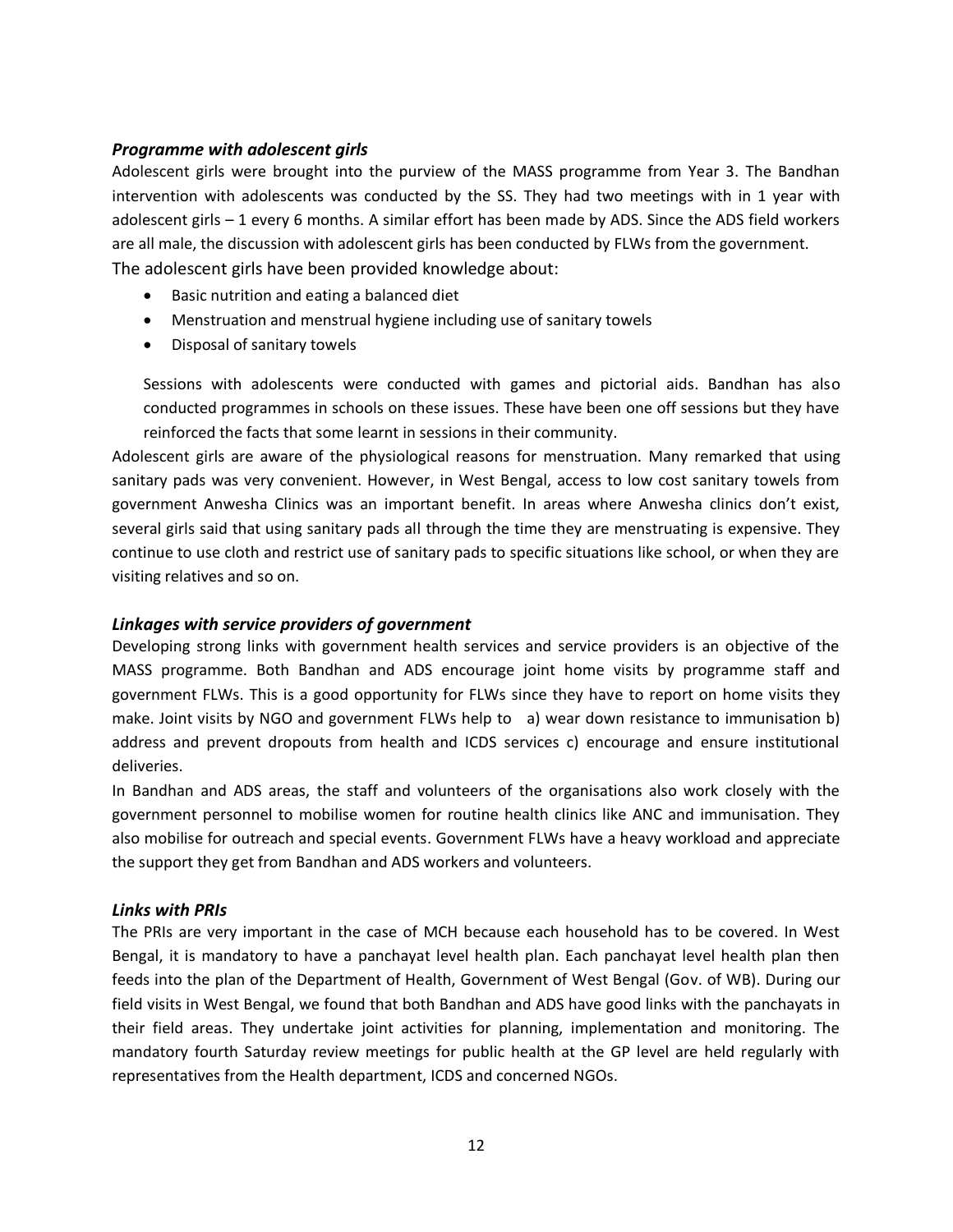In Pakur, we spoke with present and former PRI members. They knew Bandhan for its work with MFIs. The PRI members, both present and former, said that they knew Bandhan worked on health awareness but did not know if it did any other health related activities.

### **Strengths**

- Information about MCH including anaemia, diarrhoea and nutrition has been clearly conveyed to women.
- Health education is enabling changes in attitude and behaviour like high attendance at ANC, making institutional deliveries the norm, adopting new knowledge about breastfeeding and complementary feeding.
- Knowledge about menstruation and use of sanitary towels amongst women and adolescent girls has increased.
- Bandhan and ADS have worked efficiently and effectively to achieve programme objectives of MASS
- Dedicated team of NGO staff and volunteers (Swasthtya Sahayikas for Bandhan and SHG members for ADS)
- Good links and relationships with panchayat, government departments and government FLWs (volunteers like AWWs, ASHA).
- Bandhan is in regular contact with SS even in the areas from where it has withdrawn and provides them support including updating their knowledge.
- The 'health savings' programme of ADS is innovative and useful.

### **Learnings**

- $\checkmark$  Many women welcomed opportunities to work outside the home even when it was unpaid work. This was evident in discussions we had with SHG members of both Bandhan and ADS, who are all involved in voluntary activities. They feel that they are doing something important in the community and are also a part of different collective efforts.
- $\checkmark$  SHG members (ADS) and Swasthya Sahayikas (SS Bandhan) were very proud to belong to a collective/ group.
- $\checkmark$  MASS is focused on ensuring that women and communities have access to MCH services. Also that they have the knowledge to change their attitude and practice to get the optimum benefit from MCH services. Health is seen as a consequence of good service delivery and compliance with rules.
- $\checkmark$  Effective links have been made with PRIs by ADS, which as discussed earlier, is ensuring that GPs are playing an effective role in enabling convergence of services. In the Bandhan area this link has been created locally by SS.